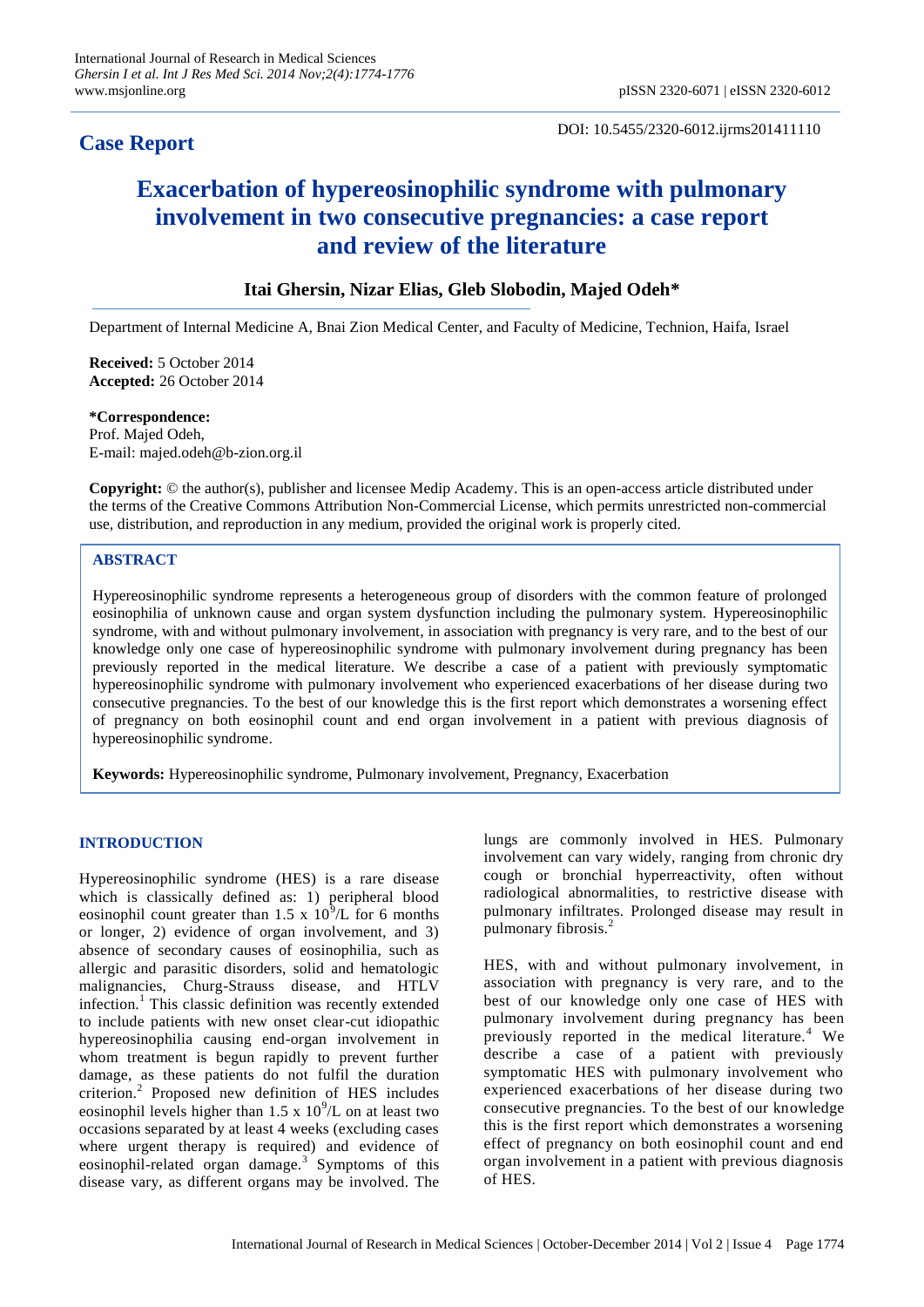#### **CASE REPORT**

A 32-year-old previously healthy female underwent workup on an outpatient basis due to episodic cough and dyspnea. Repeated laboratory tests demonstrated significant persistent peripheral blood eosinophilia (>8.0  $\overline{x}$  10<sup>9</sup>/L). Chest x-ray film showed bilateral pulmonary infiltrates, and chest computerized tomography (CT) scan revealed multiple patchy infiltrates in both lungs with areas of ground glass opacities and bilateral hilar and mediastinal lymphadenopathy. Pulmonary function testing revealed a moderate obstructive disease with air trapping. Workup for secondary causes of eosinophilia was negative and echocardiogram was normal. She was diagnosed as suffering from HES with pulmonary involvement, and was begun on daily prednisone therapy of 60 mg, which was later tapered to 5 mg/day. The patient did well under this regimen, with resolution of cough and normalization of peripheral blood counts. Repeated chest x-ray film and pulmonary function testing, performed 3 months later, were normal.

A year later she was admitted to the OBGYN department due to the onset of labor at 40 weeks gestation. During her stay at the OBGYN department she complained of dyspnea and persistent productive cough with clear mucus without fever for the past several weeks. Physical examination was notable for prolonged expirium with expiratory wheezing. Her oropharynx was clear, and cardiac examination was normal. Other physical findings were unremarkable. Routine laboratory tests revealed marked eosinophilia (10.4 x  $10^9$ /L), without other abnormalities. Chest x-ray film showed again bilateral pulmonary infiltrates, and pulmonary function testing revealed moderate obstructive disease with air trapping. The respiratory complaints were attributed to exacerbation of pulmonary disease due to HES, and prednisone dosage was increased to 60 mg/day, with subsequent dosage tapering down to 5 mg/day. Her response to treatment was favorable, with resolution of symptoms and normalization of peripheral blood counts. She gave birth to a healthy male infant through vaginal delivery, with the infant not showing hypereosinophilia.

Two years later, the patient became pregnant again, while still on the same prednisone regimen which was started three years earlier. She was admitted to the internal medicine department for worsening dyspnea and dry cough when she was at 29 weeks of gestation. Physical examination revealed marked expiratory wheezing and prolonged expirium. Laboratory tests revealed eosinophilia of  $2.8 \times 10^9$ /L, and chest x-ray film was normal. Once again a diagnosis of exacerbation of pulmonary disease due to HES was made, and prednisone dosage was increased to 20 mg/day. The patient responded well to treatment, with resolution of respiratory complaints and peripheral eosinophilia. She later delivered a healthy male infant through vaginal delivery, with the infant not showing hypereosinophilia.

#### **DISCUSSION**

Studies performed in healthy subjects found pregnancy to be accompanied by leukocytosis and decrease in circulating eosinophil counts.<sup>5</sup> Subsequently, much later, a case report was described showing this phenomenon in a patient with HES and pulmonary involvement, who experienced complete resolution of pulmonary complaints and normalization of peripheral blood count during pregnancy. 6 Following delivery her eosinophil counts rapidly increased to pre-pregnancy levels. Very few reports, however, have described the opposite phenomenon: development or exacerbation of HES during pregnancy, with involvement of the lungs, $4$  and the heart, $7$  and also without end organ damage. $8$ 

A variety of pulmonary complications have been reported in pregnant women with HES, or other types of eosinophilic lung disease. One case report described a patient who developed new onset HES with pulmonary involvement during pregnancy characterized by cough, dyspnea, and pulmonary infiltrates. 4 Interestingly, the patient's newborn also developed a transient elevation of blood eosinophil count, which resolved at the age of 8 months, and has remained normal since. Another report described a case of acute eosinophilic pneumonia during pregnancy, which led to emergent cesarean section due to fetal distress as a result of maternal hypoxemia.<sup>9</sup> Relapses of chronic eosinophilic pneumonia during pregnancy<sup>10</sup> and in the post-partum period $11$  have also been reported.

Corticosteroids have been the cornerstone of management in HES since the syndrome was defined, and are the firstline therapy for most patients.<sup>2</sup> Our patient was on corticosteroids since her diagnosis of HES, with good initial clinical response. She required an increase in corticosteroid dosage during both pregnancies, in order to control her respiratory symptoms and rising eosinophil counts.

The present case describes a patient with previously symptomatic HES with pulmonary involvement which exacerbated during pregnancy, and was well controlled with prednisone treatment afterwards, only to exacerbate again during her next pregnancy. We believe this is the first report which demonstrates a worsening effect of pregnancy on both eosinophil count and end organ damage in a patient with previously diagnosed HES.

In summary, although eosinophil count may decrease during pregnancy, the opposite may also occur with exacerbation of HES. More research and clinical experience is needed in order to determine the exact effect of pregnancy on eosinophils and on the clinical course of HES.

*Funding: No funding sources Conflict of interest: None declared Ethical approval: Not required*